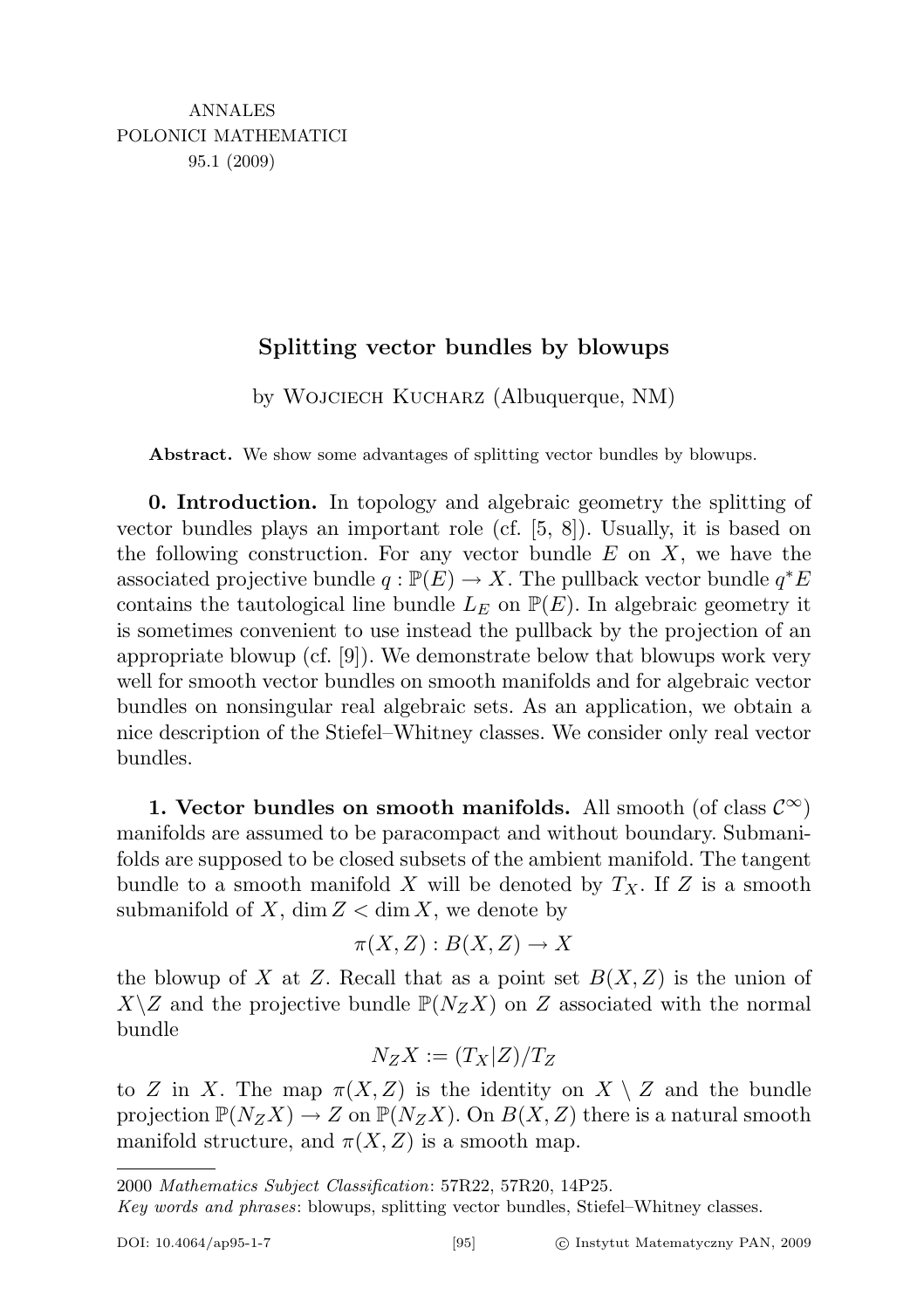If E is a vector bundle on X and  $s: X \to E$  is a section, we denote by  $Z(s)$  the zero locus of s,

$$
Z(s) = \{ x \in X \mid s(x) = 0 \}.
$$

THEOREM 1.1. Let X be a smooth manifold. Let E be a smooth vector bundle on X and let  $s: X \to E$  be a smooth section transverse to the zero section. If  $\pi(X, Z) : B(X, Z) \to X$  is the blowup of X at  $Z = Z(s)$ , then the pullback vector bundle  $\pi(X,Z)^*E$  on  $B(X,Z)$  contains a smooth line subbundle.

*Proof.* We regard X as a submanifold of E, identifying it with its image by the zero section. Moreover, we identify the normal bundle to  $X$  in  $E$ with E. Thus as a point set  $B(E, X)$  is the union of  $E \setminus X$  and  $\mathbb{P}(E)$ , while  $\pi(E, X) : B(E, X) \to E$  is the identity on  $E \setminus X$  and the bundle projection  $\mathbb{P}(E) \to X$  on  $\mathbb{P}(E)$ . If  $p : E \to X$  is the bundle projection, then the pullback vector bundle  $(p \circ \pi(E, X))^*E$  on  $B(E, X)$  contains a smooth line subbundle L defined as follows. The fiber of L over a point  $e$  in  $E \setminus X$  is the line  ${e} \times (\mathbb{R}e)$ , and the restriction  $L(\mathbb{P}(E))$  is the tautological line bundle on  $\mathbb{P}(E)$ .

Since s is transverse to X in E, for every point z in Z, the differential  $ds_z: T_{X,z} \to T_{E,z}$  induces a linear isomorphism

$$
\bar{d}s_z : (N_Z X)_z \to (N_X E)_z = E_z
$$

between the fibers over z of the normal bundle to  $Z$  in  $X$  and the normal bundle to  $X$  in  $E$ .

Define  $\bar{s}: B(X,Z) \to B(E,X)$  by  $\bar{s}(x) = x$  for all x in  $X \setminus Z$  and  $\bar{s}(l) = ds_z(l)$  for all l in  $\mathbb{P}((N_Z X)_z)$  (thus  $\bar{s}(l)$  is in  $\mathbb{P}(E_z)$ ). By construction,  $\bar{s}$  is a smooth map satisfying

$$
p \circ \pi(E, X) \circ \bar{s} = \pi(X, Z).
$$

Hence  $\bar{s}^*L$  is a smooth line subbundle of

$$
\overline{s}^*((p \circ \pi(E, X))^*E) = (p \circ \pi(E, X) \circ \overline{s})^*E = \pi(X, Z)^*E.
$$

The proof is complete.  $\blacksquare$ 

COROLLARY 1.2. Let  $X$  be a smooth manifold and let  $E$  be a smooth vector bundle on X of rank  $r + 1$ ,  $r \geq 1$ . Then there exists a sequence of smooth maps

$$
\widetilde{X} = X_r \xrightarrow{\pi_r} X_{r-1} \xrightarrow{\pi_{r-1}} \cdots \xrightarrow{\pi_2} X_1 \xrightarrow{\pi_1} X_0 = X
$$

such that each  $\pi_i$  is the blowup of  $X_{i-1}$  at a smooth submanifold which is either empty or of codimension  $r + 2 - i$ ,  $1 \leq i \leq r$ , and the pullback vector bundle  $\pi^*E$  by the composite map  $\pi = \pi_1 \circ \cdots \circ \pi_r$  is a direct sum of smooth line bundles on  $X$ .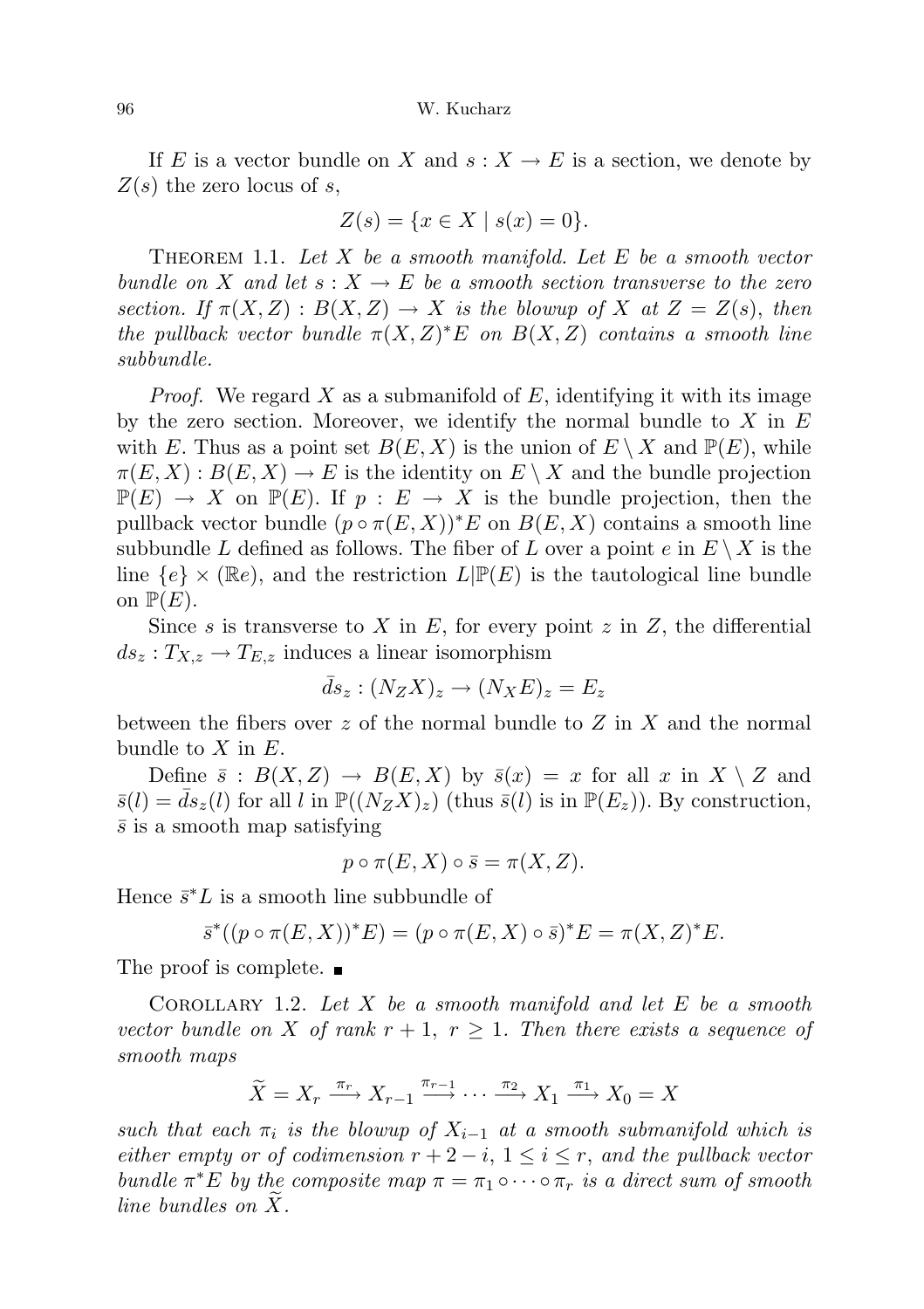Proof. This follows by induction from Theorem 1.1 since every smooth vector bundle has a smooth section transverse to the zero section, and every smooth subbundle is a direct summand.

Corollary 1.2 can be useful in the computation of the kth Stiefel–Whitney class  $w_k(E)$  of  $E, k \geq 0$ . Indeed, it should be easy in principle to compute  $w_k(\pi^*E)$  since  $\pi^*E$  is a direct sum of line bundles. Moreover, basic topological properties of the map  $\pi : \widetilde{X} \to X$  are well understood: see Corollary 1.3 below. For simplicity we will assume that X is compact.

For any compact smooth manifold  $M$  of dimension  $m$ , we have the Poincaé duality isomorphism

$$
D_M: H^k(M; \mathbb{Z}/2) \to H_{m-k}(M; \mathbb{Z}/2), \quad D_M(v) = v \cap [M],
$$

where  $[M]$  is the fundamental class of M in  $H_m(M; \mathbb{Z}/2)$ .

COROLLARY 1.3. With notation as in Corollary 1.2,  $\dim \widetilde{X} = \dim X$ and  $\pi : \widetilde{X} \to X$  is a proper map. If X is compact, then the induced homomorphism

$$
\pi^*: H^*(X;\mathbb{Z}/2) \to H^*(\widetilde{X};\mathbb{Z}/2)
$$

is injective and

$$
D_X(w_k(E)) = \pi_*(D_{\widetilde{X}}(w_k(\pi^*E))) \quad \text{for all } k \ge 0.
$$

*Proof.* It follows directly from the construction that dim  $\widetilde{X} = \dim X$  and  $\pi : \widetilde{X} \to X$  is a proper map. If X is compact, then  $\pi_*(\widetilde{X}) = [X] \pmod{2}$ topological degree of  $\pi$  is equal to 1) and for every cohomology class v in  $H^k(X;\mathbb{Z}/2)$ , we have

$$
D_X(v) = v \cap [X] = v \cap \pi_*([\widetilde{X}]) = \pi_*(\pi^*(v) \cap [\widetilde{X}]) = \pi_*(D_{\widetilde{X}}(\pi^*(v))).
$$

In particular,  $\pi^*(v) = 0$  implies  $v = 0$ , and hence  $\pi^*$  is injective.

Taking  $v = w_k(E)$ , we get

$$
D_X(w_k(E)) = \pi_*(D_{\widetilde{X}}(\pi^*(w_k(E)))) = \pi_*(D_{\widetilde{X}}(w_k(\pi^*E))).
$$

The proof is complete.  $\blacksquare$ 

It is not hard to prove that  $\pi^*$  is injective even if X is not necessarily compact. The equality in Corollary 1.3 is also true in the noncompact case, provided that one uses the Borel–Moore homology instead of the singular homology. A very readable introduction to the Borel–Moore homology is in [4, Appendix B].

2. Vector bundles on nonsingular real algebraic varieties. In this section by a *real algebraic variety* we mean a locally ringed space isomorphic to a real algebraic set (in  $\mathbb{R}^n$  for some n) endowed with the Zariski topology and the sheaf of regular functions. In [2] such objects are called affine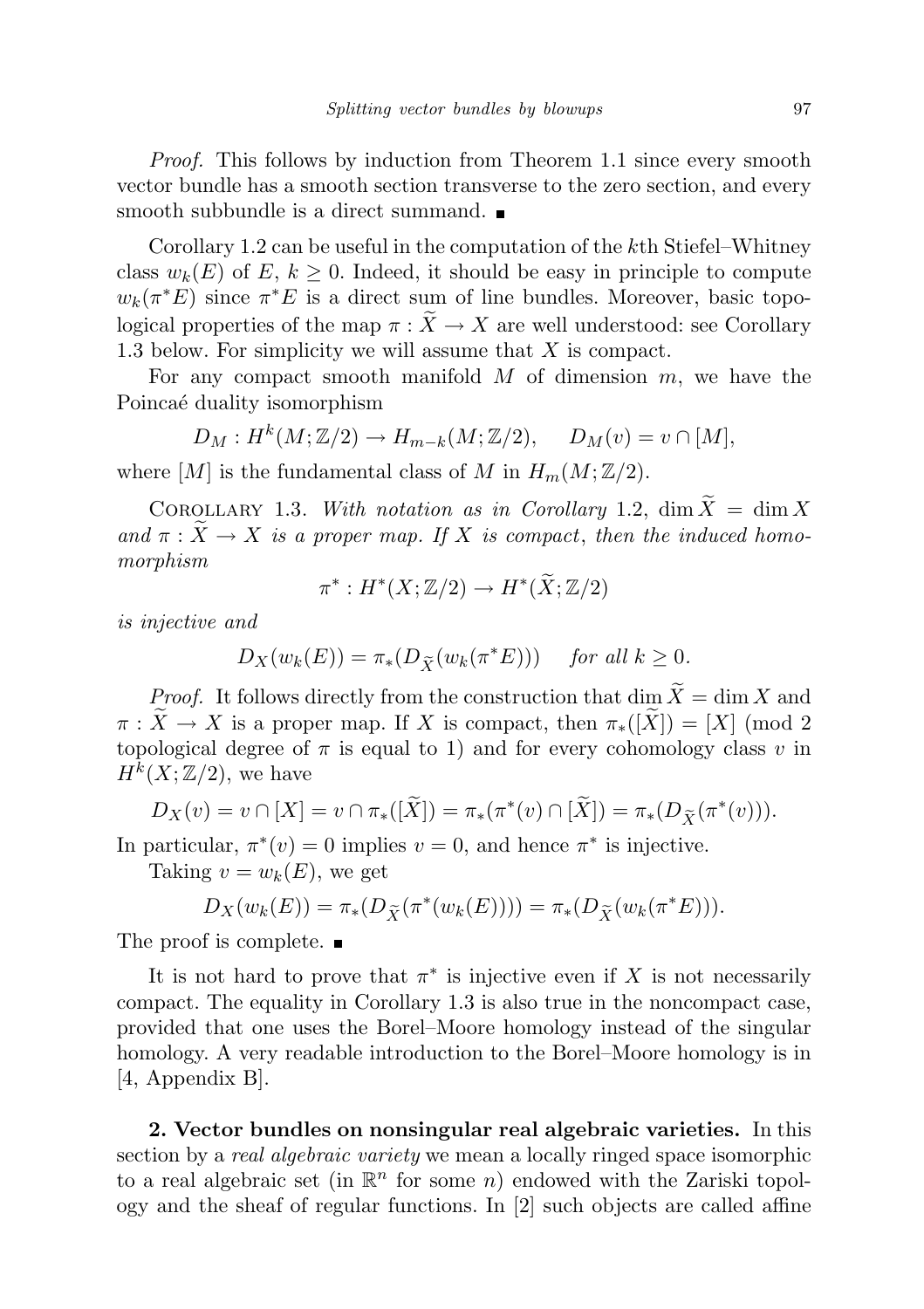## 98 W. Kucharz

real algebraic varieties. Subvarieties will be assumed to be Zariski closed in the ambient variety. Morphisms between real algebraic varieties will be called regular maps. Every real algebraic variety also carries the Euclidean topology, that is, the topology induced by the usual metric on R. Unless explicitly stated otherwise, all topological notions related to real algebraic varieties will refer to the Euclidean topology.

Every nonsingular real algebraic variety is in a natural way a smooth manifold. Recall that every Zariski locally closed subset of real projective space  $\mathbb{P}^n(\mathbb{R})$ , with the sheaf of regular functions on it, is a real algebraic variety (cf.  $[2,$  Proposition 3.2.10, Theorem 3.4.4]). In particular, if X is a nonsingular real algebraic variety and  $Z$  is a nonsingular subvariety of  $X$ with dim  $Z < \dim X$ , then the blowup  $B(X, Z)$  of X at Z is a nonsingular real algebraic variety, and the blowup projection  $\pi(X, Z) : B(X, Z) \to X$  is a regular map (cf. [2, Proposition 3.5.11]). For basic properties of algebraic vector bundles on real algebraic varieties the reader may refer to [2]. Let us mention that algebraic vector bundles considered here and in [2] are called strongly algebraic vector bundles in [1].

THEOREM 2.1. Let X be a nonsingular real algebraic variety. Let E be an algebraic vector bundle on X and let  $s: X \to E$  be an algebraic section transverse to the zero section. If  $\pi(X, Z) : B(X, Z) \to X$  is the blowup of X at  $Z = Z(s)$ , then the pullback vector bundle  $\pi(X, Z)^*E$  on  $B(X, Z)$ contains an algebraic line subbundle.

*Proof.* The same as the proof of Theorem 1.1. It is sufficient to observe that the map  $\bar{s}: B(X,Z) \to B(E,X)$  constructed in the proof of Theorem 1.1 is regular in the case under consideration here.

Every algebraic vector bundle  $E$  on a nonsingular real algebraic variety X has an algebraic section transverse to the zero section. In fact, a slightly stronger statement, needed in the proof of Corollary 2.3 below, is true. Consider  $X$  as a subvariety of  $E$ , identifying it with its image by the zero section. If  $\mathcal A$  is a finite collection of nonsingular Zariski locally closed subsets of X, then there exists an algebraic section of  $E$  which is transverse to X and to each  $A \in \mathcal{A}$ . Indeed, E is generated by some global algebraic sections  $s_1, \ldots, s_e$  (cf. [2, Theorem 12.1.7]), and hence for almost all  $(\overline{t}_1, \ldots, t_e) \in \mathbb{R}^e$ , the algebraic section  $t_1s_1 + \cdots + t_se_k$  satisfies the required transversality conditions (cf. [7, p. 79, Theorem 2.7]).

Moreover, if  $E'$  is an algebraic subbundle of  $E$ , then there exists an algebraic subbundle E'' of E such that  $E = E' \oplus E''$ . To construct E'', we regard E as an algebraic subbundle of  $X \times \mathbb{R}^m$  for some m (cf. [2, Definition 12.1.6]). As  $E''$  we can take the orthogonal complement of  $E'$  in E with respect to the standard scalar product on  $\mathbb{R}^m$ .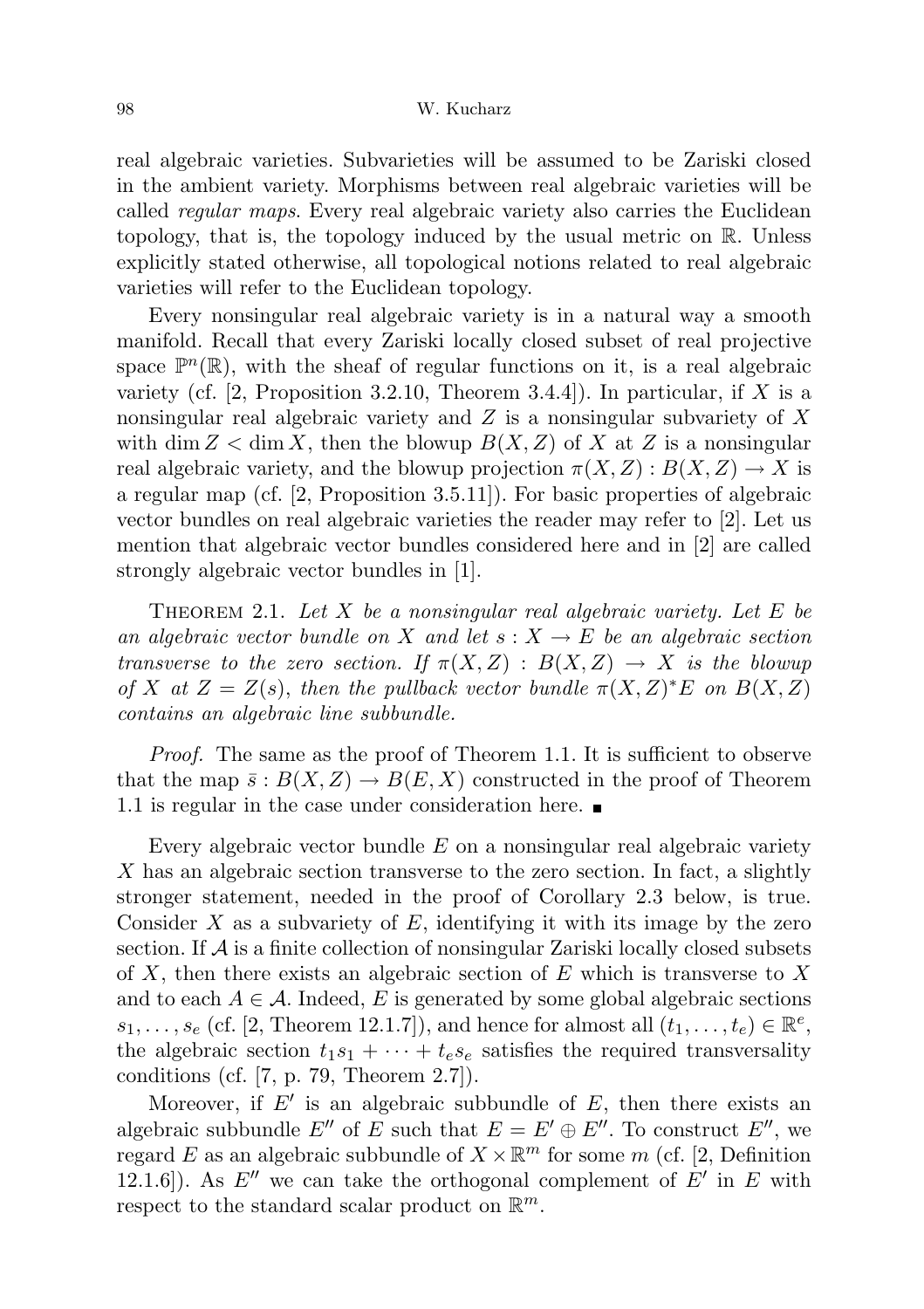COROLLARY 2.2. Let  $X$  be a nonsingular real algebraic variety and let E be an algebraic vector bundle on X of rank  $r+1$ ,  $r \geq 1$ . Then there exists a sequence of regular maps

$$
\widetilde{X} = X_r \xrightarrow{\pi_r} X_{r-1} \xrightarrow{\pi_{r-1}} \cdots \xrightarrow{\pi_2} X_1 \xrightarrow{\pi_1} X_0 = X
$$

such that each  $\pi_i$  is the blowup of  $X_{i-1}$  at a nonsingular subvariety which is either empty or of codimension  $r + 2 - i$ ,  $1 \leq i \leq r$ , and the pullback vector bundle  $\pi^*E$  by the composite map  $\pi = \pi_1 \circ \cdots \circ \pi_r$  is a direct sum of algebraic line bundles on X.

Proof. In view of the remarks preceding Corollary 2.2, the argument used in the proof of Corollary 1.2 is applicable here.  $\blacksquare$ 

Let X be a compact real algebraic variety. We denote by  $H_d^A(X; \mathbb{Z}/2)$ the subgroup of  $H_d(X;\mathbb{Z}/2)$  generated by all homology classes of the form  $\varphi_*(V)$ , where V is a compact d-dimensional irreducible nonsingular real algebraic variety,  $\varphi: V \to X$  is a regular map, and  $\varphi$  is a birational map between X and the Zariski closure of  $\varphi(V)$  in X.

REMARK. Although we do not need this here, it is worth while to make some comments. The Zariski closure W of  $\varphi(V)$  in X is an irreducible subvariety of X of dimension d. The set  $W^0$  of nonsingular points of W is Zariski open in W. Furthermore, the excision property implies

$$
H_d(W, W \setminus \{x\}; \mathbb{Z}/2) \cong \mathbb{Z}/2 \quad \text{ for every } x \in W^0.
$$

Since the regular map  $\bar{\varphi}: V \to W$  defined by  $\varphi$  is birational, the image of the homology class  $\overline{\varphi}_*(V) \in H_d(W; \mathbb{Z}/2)$  under the canonical homomorphism

$$
H_d(W; \mathbb{Z}/2) \to H_d(W, W \setminus \{x\}; \mathbb{Z}/2)
$$

generates  $H_d(W, W \setminus \{x\}; \mathbb{Z}/2)$  for all x in a nonempty Zariski open subset of  $W^0$ , and hence by continuity, for all  $x \in W^0$ . There is only one homology class in  $H_d(W; \mathbb{Z}/2)$  with this property (note  $\dim(W \setminus W^0) < d$ ); it is called the fundamental class of W and denoted by [W]. Thus  $\overline{\varphi}_*(V) = [W]$ , whereas  $\varphi_*([V]) \in H_d^A(X;\mathbb{Z}/2)$  is the homology class represented by  $W$ , that is,  $\varphi_*([V]) = i_*([W])$ , where  $i : W \hookrightarrow X$  is the inclusion map.

In fact, every  $d$ -dimensional subvariety of  $X$  carries a unique fundamental class (cf. [3] or [2, Proposition 11.3.1]). The argument above shows

$$
H_d^A(X; \mathbb{Z}/2) \subseteq H_d^{\text{alg}}(X; \mathbb{Z}/2),
$$

where  $H_d^{\text{alg}}$  $\frac{\text{alg}}{d}(X;\mathbb{Z}/2)$  is the subgroup of  $H_d(X;\mathbb{Z}/2)$  generated by the homology classes represented by d-dimensional subvarieties of  $X$ . By Hironaka's resolution of singularities theorem [6], this inclusion is an equality.

As an application of Corollaries 1.3 and 2.2, we obtain a very elementary proof (compare with  $[3, (5.18)]$  and  $[1,$  Theorem 2.4]) of the following: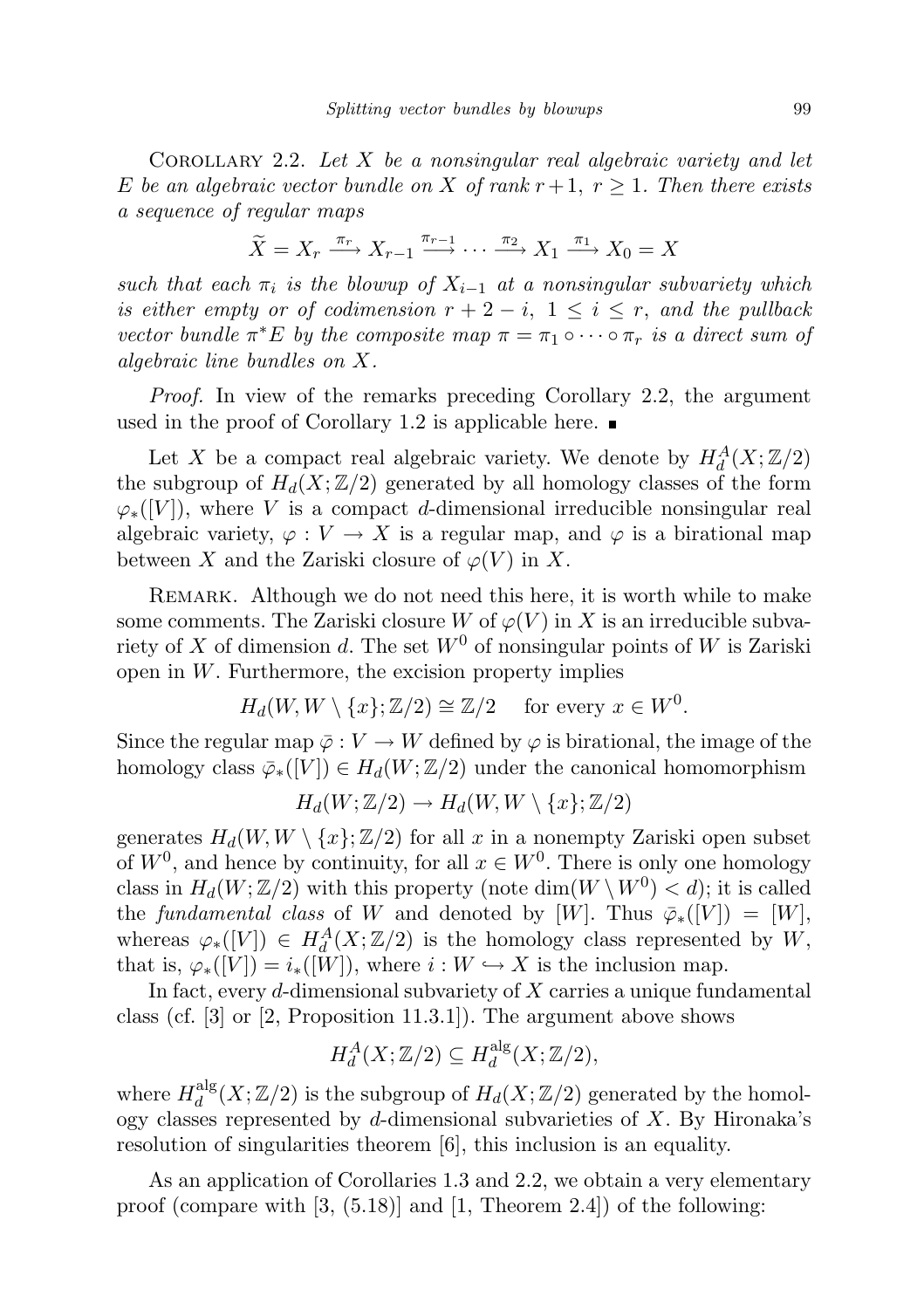## 100 W. Kucharz

COROLLARY 2.3. Let  $X$  be a compact nonsingular real algebraic variety of dimension n. If  $E$  is an algebraic vector bundle on  $X$ , then the homology class  $D_X(w_k(E))$  is in  $H^A_{n-k}(X;\mathbb{Z}/2)$  for all  $k \geq 0$ .

*Proof.* We may assume that E is of constant rank  $r + 1$ ,  $r \ge 0$ , and  $1 \leq k \leq \min\{r+1, n\}.$ 

First suppose  $r \geq 1$ , and let  $\pi : \widetilde{X} \to X$  be as in Corollary 2.2. In particular,  $\pi^* E$  is a direct sum of algebraic line bundles,  $\pi^* E = L_1 \oplus \cdots \oplus L_n$  $L_{r+1}$ . Hence  $w_k(\pi^*E)$  is the sum of the cohomology classes of the form  $w_k(F)$ , where  $F = L_{i_1} \oplus \cdots \oplus L_{i_k}$ ,  $1 \leq i_1 < \cdots < i_k \leq r+1$ . By Corollary 1.3,

$$
D_X(w_k(E)) = \pi_*(D_{\widetilde{X}}(w_k(\pi^*E))),
$$

which implies that  $D_X(w_k(E))$  is the sum of the  $\pi_*(D_{\widetilde{X}}(w_k(F)))$ . It remains to prove that each  $\pi_*(D_{\tilde{X}}(w_k(F)))$  is in  $H^A_{n-k}(X;\mathbb{Z}/2)$ . This can be done as follows. For any d-dimensional smooth submanifold  $D$  of  $\widetilde{X}$ , denote by  $[D]_{\widetilde{X}}$  its homology class in  $H_d(\widetilde{X}; \mathbb{Z}/2)$ . Consider  $\widetilde{X}$  as a subvariety of  $\widetilde{F}$ , identifying it with its image by the zero section. Since  $F$  is of rank  $k$ , it is a purely topological fact that

$$
D_{\widetilde{X}}(w_k(F)) = [Z(u)]_{\widetilde{X}}
$$

for any smooth section  $u : \widetilde{X} \to F$  transverse to  $\widetilde{X}$ . There is a subvariety Y of X such that  $\dim Y < \dim X$  and the restriction

$$
\pi|\widetilde{X}\setminus \pi^{-1}(Y):\widetilde{X}\setminus \pi^{-1}(Y)\to X\setminus Y
$$

is a biregular isomorphism. The subvariety  $\pi^{-1}(Y)$  of  $\widetilde{X}$  can be expressed as the union of a finite collection  $A$  of nonsingular Zariski locally closed subsets of X. Let  $u : \tilde{X} \to F$  be an algebraic section of F which is transverse to X and to each  $A \in \mathcal{A}$ . Let  $V_1, \ldots, V_l$  be the irreducible components of the nonsingular subvariety  $Z(u)$  of X. Then

$$
\pi_*(D_{\widetilde{X}}(w_k(F))) = \pi_*([Z(u)]_{\widetilde{X}}) = \pi_*([V_1]_{\widetilde{X}}) + \cdots + \pi_*([V_l]_{\widetilde{X}})
$$
  
=  $\varphi_{1*}([V_1]) + \cdots + \varphi_{k*}([V_l]),$ 

where  $\varphi_j = \pi | V_j : V_j \to X$  for  $1 \leq j \leq l$ . Note that  $V_j$  is not contained in  $\pi^{-1}(\tilde{Y})$ , and hence  $\varphi_j$  is a birational map between  $\tilde{V}_j$  and the Zariski closure of  $\varphi_j(V_j)$  in X. It follows that  $\pi_*(D_{\tilde{X}}(w_k(F)))$  is in  $H^A_{n-k}(X;\mathbb{Z}/2)$ , as required. The proof for  $r \geq 1$  is complete.

Now suppose  $r = 0$ , that is, E is a line bundle. Let  $s : X \to E$  be an algebraic section transverse to the zero section. The homology class  $D_X(w_1(E))$ is in  $H_{n-1}^A(X; \mathbb{Z}/2)$  since it is represented by the nonsingular subvariety  $Z(s)$ of  $X$ .

There is a version of Corollary 2.3 for  $X$  not necessarily compact, with  $H_d^A(X;\mathbb{Z}/2)$  defined to be a suitable subgroup of the Borel–Moore homology